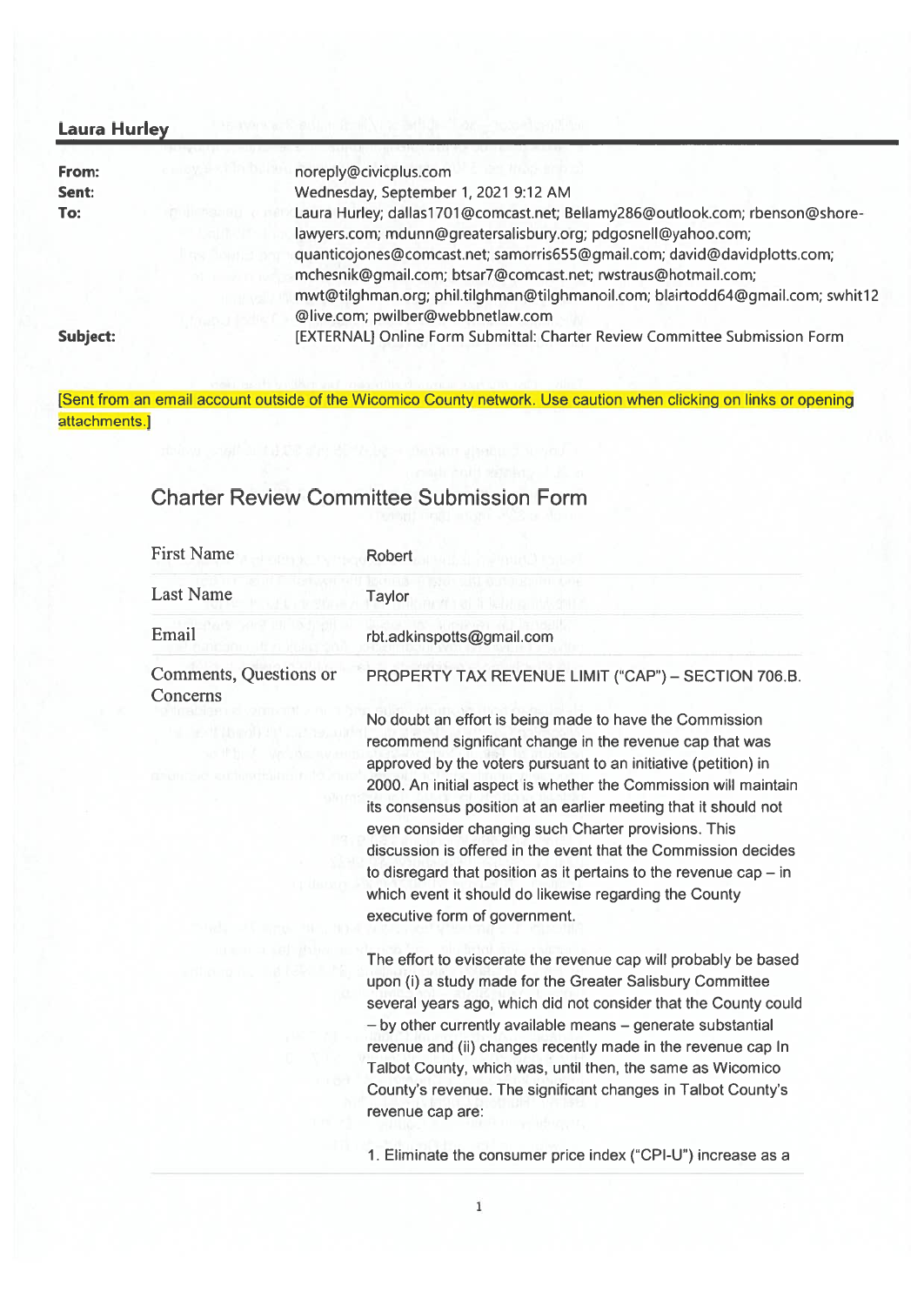limiting factor — so that the only limit is the 2% increase. 2. Allow override of tax rate limit under the revenue cap by up to one cent per \$100 assessed value for <sup>a</sup> period of five years.

These changes were proposed for the purpose of generating additional property tax revenue in Talbot County "to fund certain initiatives" including <sup>a</sup> new facility for the Sheriff and one for the Health Department. Surely, those who want to modify or eliminate the revenue cap here will say that Wicomico County is in the same situation as Talbot County. But that clearly is not the case.

Talbot County has <sup>a</sup> much different tax policy than here, including:

A. Lower property tax rate – \$0.6565 (it's \$0.9195 here, which is 29% greater than there).

B Lower income tax ("piggyback") rate — 2.4% (it's 3.2% here, which is 33% more than there).

Talbot County has the lowest property tax rate in Maryland, and its income tax rate is one of the lowest. Thus, it's not surprising that it is changing its revenue cap to allow for additional tax revenue, especially in light of its long-standing policy of having <sup>a</sup> low income tax. And raising the income tax rate affects more persons than raising the property tax rate.

Relative to both property value and one's income, <sup>a</sup> resident of Wicomico County suffers <sup>a</sup> much bigger tax hit (load) than <sup>a</sup> resident of Talbot County — <sup>a</sup> double whammy. And it is especially significant for the residents of municipalities because of their property tax rates, for example

Talbot - \$0.6565 Wicomico - \$0.9195 Easton - \$05200 Salisbury - \$09832 Total \$1 .1765 Total \$1 .9027 (62% greater)

Although the property tax rate is higher in some Maryland counties, the total city and county property tax rates in Salisbury (\$1 .9027) and Fruitland (\$1 .8395) are among the highest in the State — for comparison:

Annapolis (Anne Arundel County) — \$1 .2997 Hagerstown (Washington County — \$1 .7710 Frederick (Frederick County) – \$1.6810 Bel Air (Hartford County)— \$1.4314 Anywhere in Baltimore County\* — \$1 .1000 Anywhere in Howard County\*\_ \$1 .0140